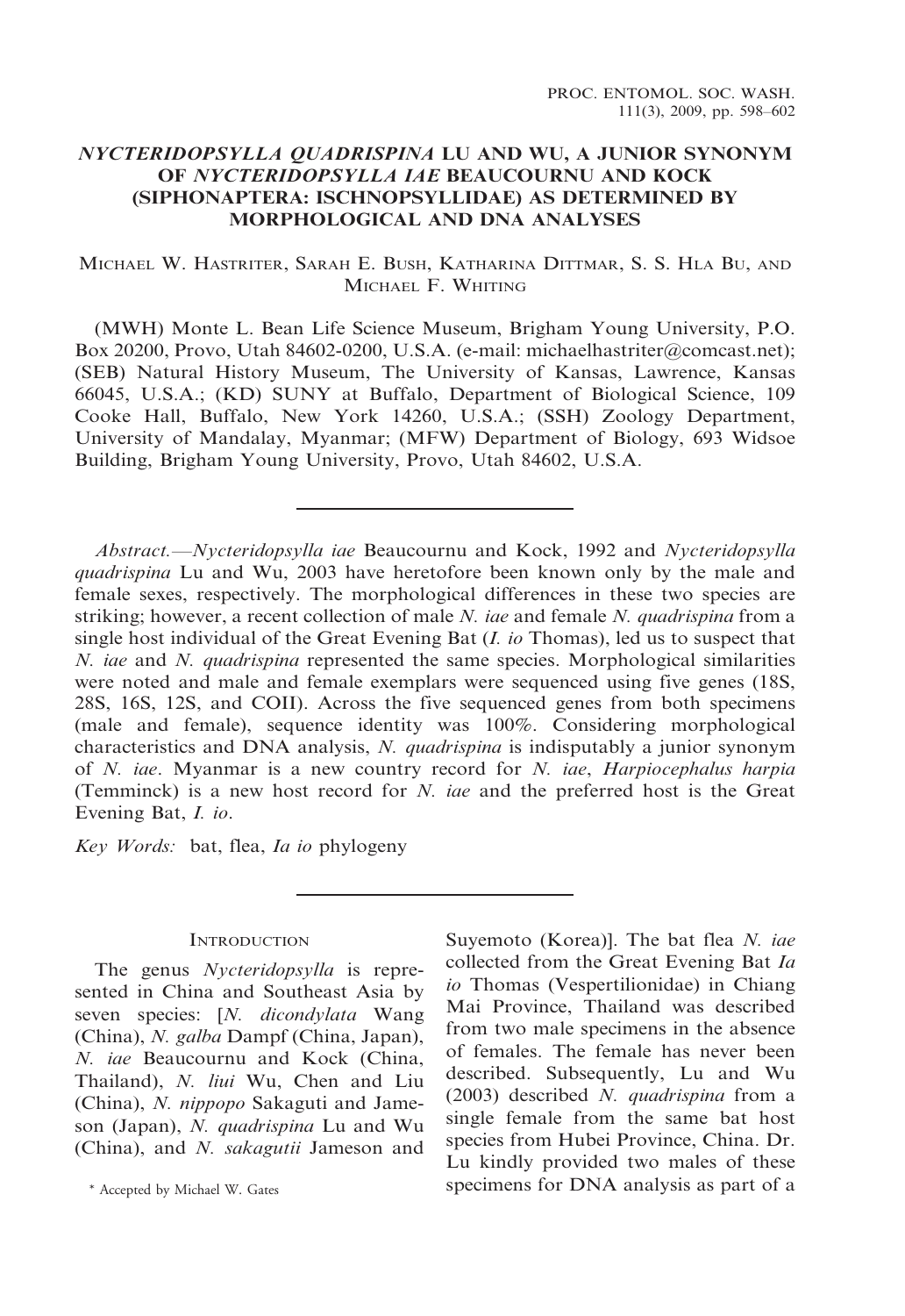larger endeavor to establish phylogenies in the order Siphonaptera based on molecular technology.

In 2007, Dr. Bush (SEB) collected four bat fleas from Shuipu Village, Libo County, Guizhou Province, China. These included two females and one male collected from one I. io (slide P-2163) and a single female collected from a second bat species Harpiocephalus harpia (Temminck) (slide P-1781). An additional female N. quadrispina was also collected in 2008 from I. io during Dr. Hla Bu's (SSHB) studies in Myanmar. The single male and four females were conspecific with the respective known sexes of N. iae and N. quadrispina. Since both a male and two females were collected from the same specimen and same host species, it was suspected that the males and females might belong to the same species. This provided an opportunity to compare these two species, each described from a single (and opposite) sex. A male from Guizhou Province and a female from Myanmar were submitted to Dr. Dittmar (KD) for DNA analysis and the male and other females were mounted on microscope slides. DNA and morphological comparisons of the bat fleas N. iae and N. quadrispina are the subject of this paper.

#### MATERIALS AND METHODS

Bats were collected in Guizhou Province, China by Dr. Bush (SEB) and from Northern Shan State, Myanmar by Dr. Hla Bu (SSHB). The method of capture, handling, and collection of ectoparasites from bats in China is described in Hastriter and Bush (2006). The single flea from Myanmar was removed from a hand collected male *I. io* in torpor condition during Dr. Hla Bu's studies of this bat species. To facilitate identification, fleas were mounted on glass slides (Hastriter and Whiting 2003). Gene sampling was done in accordance with Whiting et al. (2008), and primer sequences and protocols are given in Whiting (2002) and Dittmar et al. (2006). In addition to the genes (28S, 18S, and COII) sequenced by Whiting et al. (2008), two more genes—12S and 16S—were targeted. Two taxa were used as out-groups representing two families (Pulicidae: Pulex irritans Linnaeus and Leptopsyllidae: Frontopsylla nakagawai borealosinica Liu, Wu, and Chang). Ingroups within the subfamily Ischnopsyllinae included: Myodopsylla gentilis Jordan and Rothschild, Myodopsylla insignis (Rothschild), Myodopsylla palposa (Rothschild), N. iae, N. quadrispina (herein theoretically probable female of N. iae) and Sternopsylla distincta texana (C. Fox) (Fig. 2).

#### RESULTS AND DISCUSSION

Nycteridopsylla iae Beaucournu and Kock, 1992 (Figs. 1–2)

- Nycteridopsylla iae Beaucournu and Kock. 1992. Senckenbergiana Biology 72: 329.
- Nycteridopsylla quadrispina Lu and Wu. 2003: 57. New synonymy.

Material Examined. China: Hubei Province, Badong, ex I. io, Lu Liang  $(1\delta, \text{DNA vouter}, \text{slide F-232});$  Guizhou Province, Libo County, Shuipu Village,  $(25^{\circ}29.079^{\prime}N \ 107^{\circ}49.080^{\prime}E)$ , ex *I. io*, 15-IV-2007, S.E. Bush  $(1\delta, 2^{\circ})$ , slide P-2163); same data except ex H. harpia  $(1^{\circ}$ , slide P-1781). Myanmar: Northern Shan State, Lagang Cave, Kui Kai, (23°32.576'N, 97°56.138'E), ex *I. io*, male, 1-I-2008, M. Roi Lum  $(1^{\circ}$ , DNA voucher, slide MH-859/F-293). DNA voucher specimens are deposited in the BYU flea collection. Other specimens remain in the senior author's collection.

Although there are differences in the shape of their antennae and the shape of their head capsules, sexual dimorphism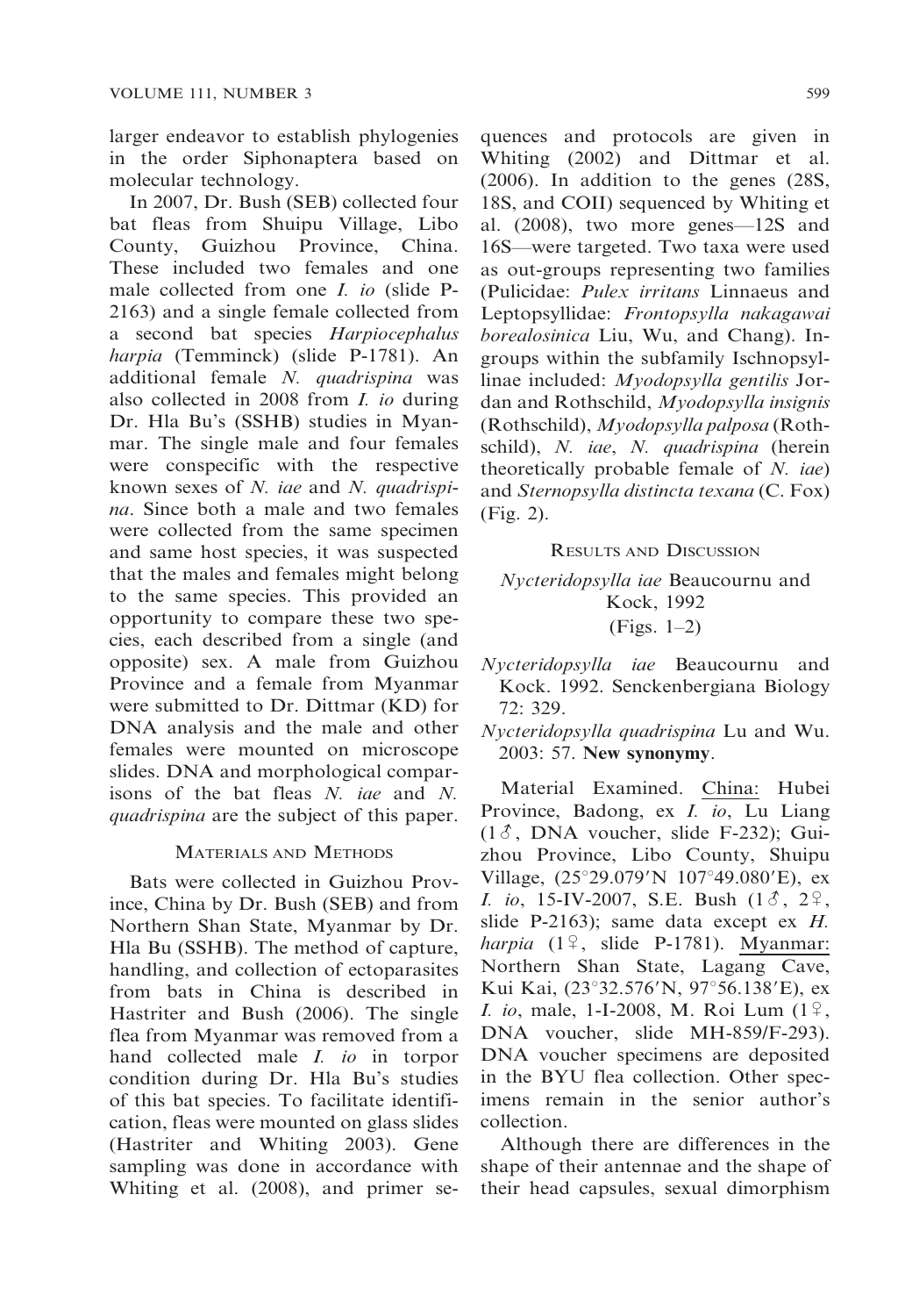

Fig. 1. A–B. Nycteridopsylla iae, anterior head and genal ctenidia. A. Male. B. Female (previously considered Nycteridopsylla quadrispina). Scale =  $100 \mu$ .



 $-0.01$ 

Fig. 2. Maximum Likelihood phylogram of taxa sequenced within the subfamily Ischnopsyllinae  $(-\ln L = 23849.1)$ . The topology was derived from the concatenated dataset. \**Pulex irritans*\* was identified as outgroup. Broad branches denote bootstrap supports  $> 85\%$ . GenBank accession numbers: Female Nycteridopsylla iae: COII - FJ422784, 28S - FJ422786, 12S - FJ422788, 16S - FJ422790, 18S - FJ422792. Male Nycteridopsylla iae: COII - FJ422785, 28S - FJ422787, 12S - FJ422789, 16S - FJ422791, 18S - FJ422793.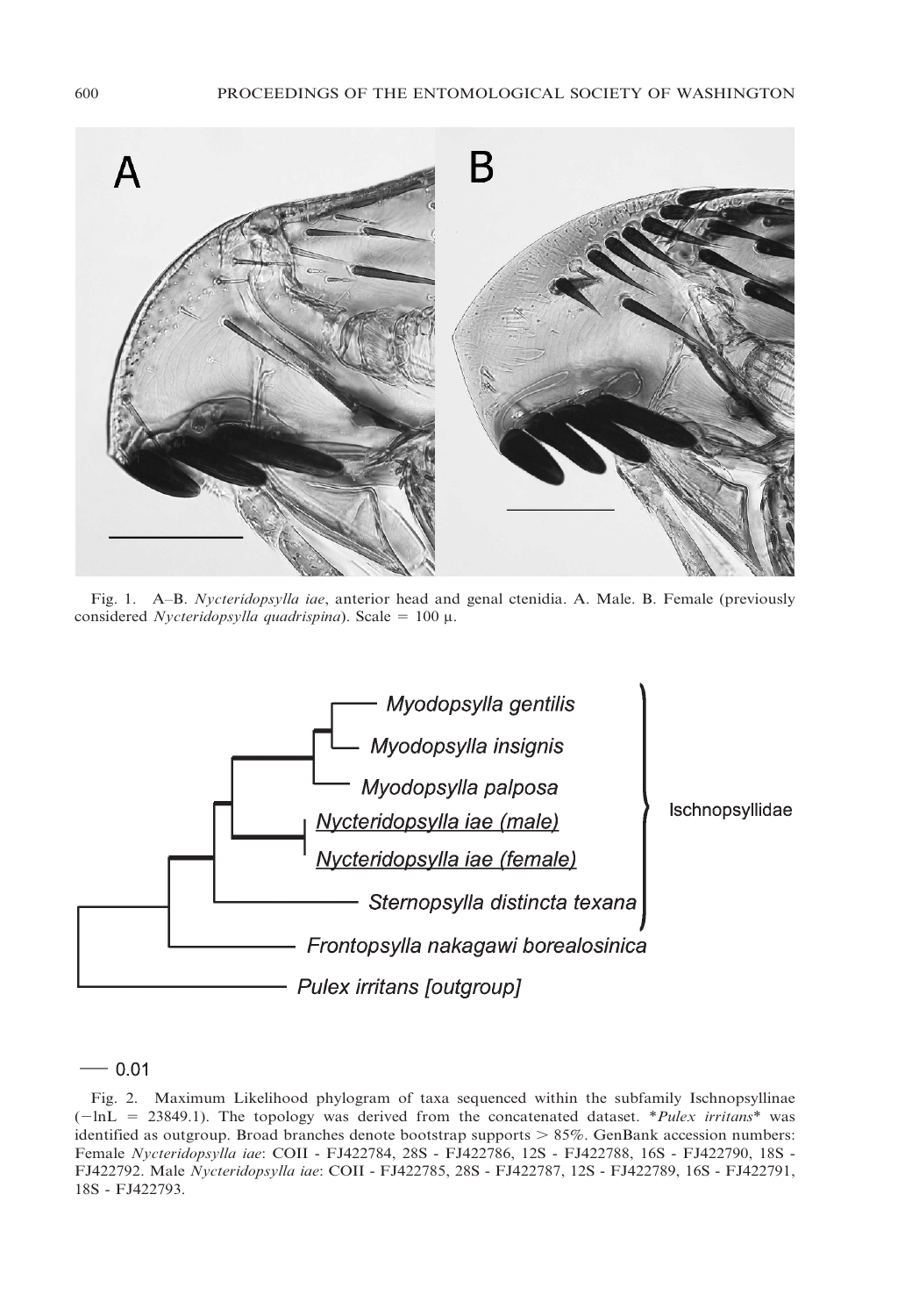among bat fleas is most notably demonstrated in the genitalia and modified abdominal segments. The usual number of preoral genal spines within the subfamily ( $n = 119$  species) Ischnopsyllinae Wahlgren is two. Nycteridopsylla iae and N. quadrispina are exceptional. Nycteridopsylla iae (known only by the male sex) possesses three preoral genal spines, while *N. quadrispina* (known only by the female sex) has four preoral genal spines (Fig. 1A–B). Setae adorning the head, thorax, and abdomen are considerably more spiniform in females of N. quadrispina than in males of N. iae. With these differences (somatic setae and preoral genal spines), one might conclude that N. iae and N. quadrispina, indeed represent different species. The male holotype of N. *iae* was not examined, but the setae of the head, thorax, and abdomen of males of N. iae from two areas in China (Hubei and Guizhou Provinces) are much stouter than those in the holotype illustrated by Beaucournu and Kock (1992) from Thailand. A comparison of the morphology of the head, preoral spines and nature of the setae of male and female sexes of N. vancouverensis Wagner with that of N. iae and N. quadrispina was conducted. The head, thorax, and abdominal setae of males and females of N. vancouverensis demonstrate a similar pattern in that although males have stout and somewhat spiniform setae (as does N. iae), the setae of females of N. vancouverensis and N. quadrispina are substantially stouter, darkly pigmented, and distinctly more spiniform than that of their male counterparts. Combined with the fact that the preoral genal spines (three in male, four in female) are unique in the subfamily Ischnopsyllinae and that the setae of both sexes are quite spiniform suggested to us that they might belong to the same taxon. It is noteworthy that Lu and Wu (2003) collected seven specimens of Nycteridopsylla Oudemans

(one female N. quadrispina and 6 males of N. iae) from only two *I. io* specimens. All seven specimens were removed from two bats placed in the same bag prior to examination for ectoparasites, thus it is impossible to determine if the female occurred on the same bat as any of the six male fleas (Lu Pers. Comm.). Thus, our record from Guizhou Province, China is the only record validating that accompanying males and females occur on the same host specimen.

Across the five sequenced genes (18S, 28S, 16S, 12S, and COII) from both specimens (male and female), sequence identity was 100%. Based on previous studies, this suggests that both specimens belong to the same species, despite their apparently different morphology. In order to assert their phylogenetic position, sequences were aligned with other known taxa representative of Ischnopsyllinae 18S sequences using the E-INS-i algorithm in MAFFT (Katoh et al. 2005). Maximum Parsimony analysis conducted with PAUP $*$  clearly shows both N. iae sequences as nested within the subfamily Ischnopsyllinae (Fig. 2). Based on DNA analysis, Nycteridopsylla quadrispina is indisputably a junior synonym of N. iae. The GenBank accession numbers for the respective female and male sexes of N. *iae* for each sequenced gene are COII: FJ422784, FJ422785; 28S: FJ422786, FJ422787; 12S: FJ422788, FJ422789; 16S: FJ422790, FJ422791; and 18S: FJ422792, FJ422793.

Although I. io has been documented across a broad region of eastern Asia and Southeast Asia (northeastern India, Nepal, Myanmar, Laos People's Democratic Republic, southeastern China, Thailand and northern Vietnam), N. iae has only been reported in two Chinese Provinces, Myanmar, and Thailand. The occurrence of N. iae in Myanmar is a new country record. Its distribution likely follows what appears to be its primary host, *I. io. H. harpia* is a new